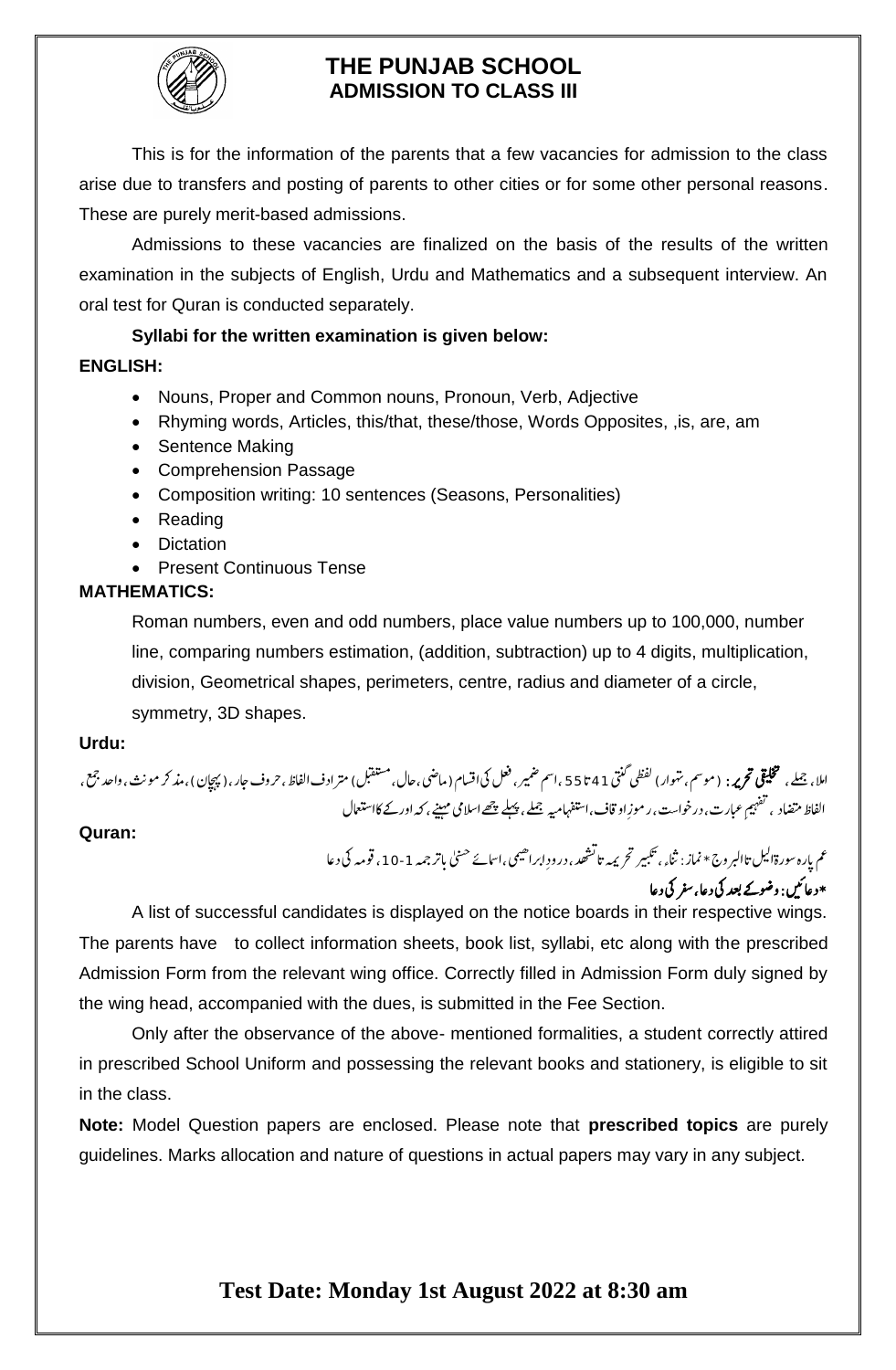# **MODEL PAPER FOR ADMISSION TO CLASS III Mathematics**

# **Time: 1 hour 30 Min** Marks: 75

# **Objective Type**

#### **Q1: Encircle the correct answers. /8**

| $\mathbf{i}$    | 9735 8726                       | >              | $\lt$   | $=$            | None  |
|-----------------|---------------------------------|----------------|---------|----------------|-------|
| $\mathbf{ii}$   | Five thousand and two           | 5002           | 5000    | 5003           | 5115  |
| iii             | How many are even 28, 37, 25, 6 | $\overline{2}$ | 3       | $\overline{4}$ | 5     |
| iv              |                                 | 2256           | 2270    | 2000           | 3000  |
| $\mathbf{V}$    | Answer of addition is called    | Subtraction    | Product | Quotient       | Sum   |
| $\overline{vi}$ |                                 | 1000           | 100     | 10             | 300   |
| vii             | $11 \times 10 =$                | 100            | 110     | 120            | 101   |
| viii            | 176 is an number                | Odd            | Prime   | Even           | Right |

# **Q2:** Fill in the blanks. /6

| 1            |                                                 |
|--------------|-------------------------------------------------|
| ii           |                                                 |
| iii          | $100 - 37 =$                                    |
| iv           |                                                 |
| $\mathbf{V}$ | Odd numbers end with digits __________________. |
| vi           |                                                 |

## **Q3: Write T for true and F for false against each. /7**

| $\mathbf{i}$ | 1977 is even number.                |  |
|--------------|-------------------------------------|--|
| iii          | 5763 the digit 6 stand for 600.     |  |
| iv           | $29 + 13 = 17$                      |  |
| $\mathbf{V}$ | $125 + 75 = 200$                    |  |
| vi           | $100 - 65 = 35$                     |  |
| vii          | 79 < 99                             |  |
| viii         | 999 is the greatest 3-digit number. |  |

#### **Oral dodging /5**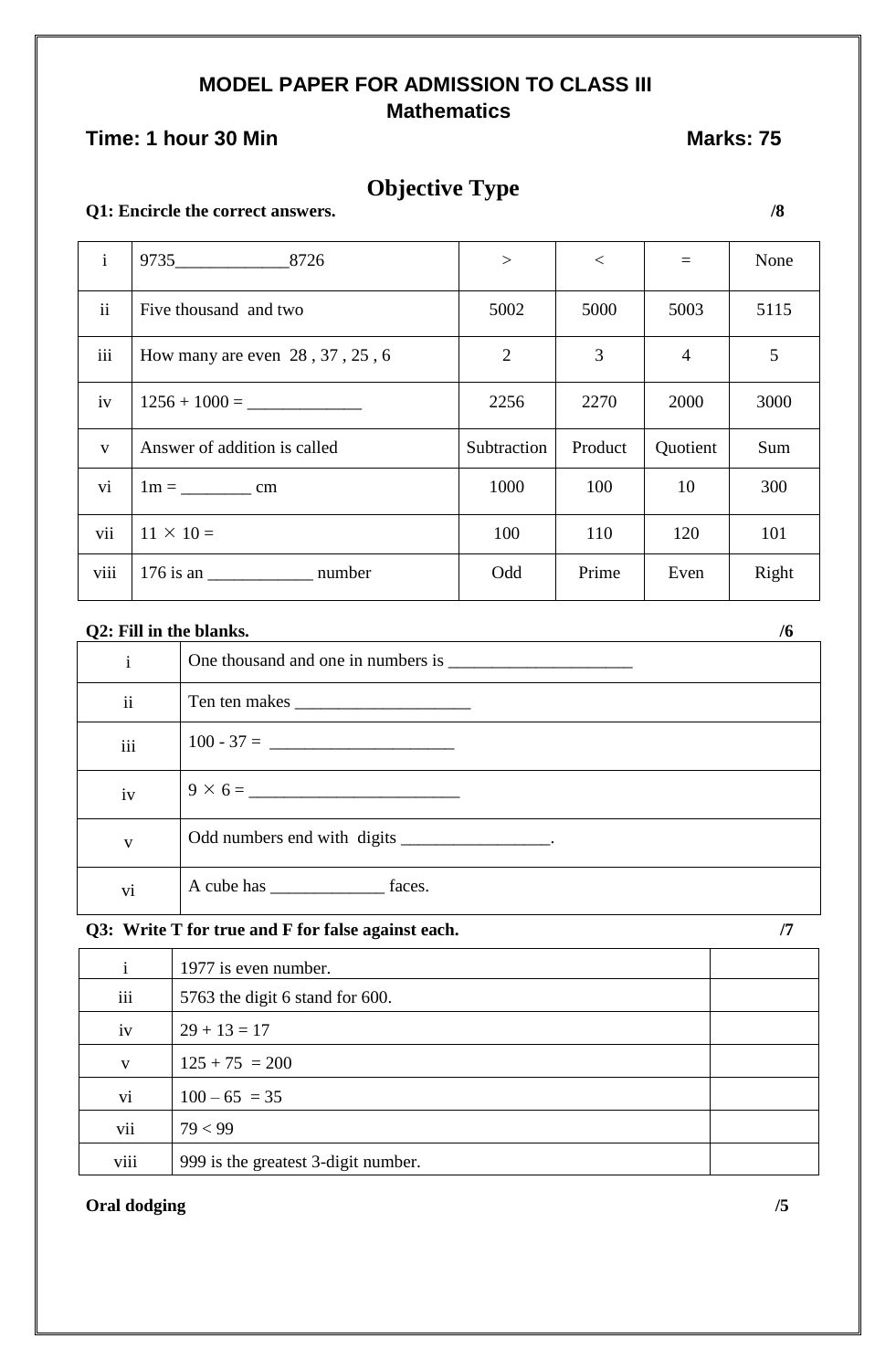# **PART - B**

**NOTE:** Write your Name, Section and Roll Number in space given above. Use of ink remover and lead pencil is not allowed. No mark will be awarded for cutting or overwriting. Do working where necessary.

## **Q4. Attempt all questions /24**

| i.             | Write the number in the words 625.             |                |                          |                |                |                               |        |                    |
|----------------|------------------------------------------------|----------------|--------------------------|----------------|----------------|-------------------------------|--------|--------------------|
| ii.            | Arrange in ascending order.                    |                |                          |                |                |                               |        |                    |
|                | 7263                                           |                | $\overline{\phantom{a}}$ |                | 7242           | $\pmb{\mathfrak{y}}$          | 7260   | 7215<br>$^\bullet$ |
|                |                                                |                |                          |                |                |                               |        |                    |
| iii.           |                                                |                |                          |                |                |                               |        |                    |
|                |                                                | 8              | $\overline{2}$           | $\mathfrak{Z}$ | $\mathbf{1}$   |                               |        |                    |
|                | $\boldsymbol{+}$                               | $\mathbf{1}$   | $\mathbf{1}$             | $\overline{2}$ | $\mathfrak{Z}$ |                               |        |                    |
|                | iv. Fill in the missing boxes.                 |                |                          |                |                |                               |        |                    |
|                | $1436$ , $2436$ ,                              |                |                          |                |                | , 4436, 5436,                 | , 7436 |                    |
| $\mathbf{v}$ . |                                                |                |                          |                |                |                               |        |                    |
|                |                                                | $\overline{2}$ | $\boldsymbol{0}$         | $6\,$          | 6              |                               |        |                    |
|                | $\boldsymbol{+}$                               | $\mathbf{1}$   | $\mathbf{1}$             | $\overline{2}$ | 3              |                               |        |                    |
|                |                                                |                |                          |                |                |                               |        |                    |
| vi.            |                                                |                |                          |                |                |                               |        |                    |
|                |                                                | 3              | $6\,$                    | $\overline{7}$ | 9              |                               |        |                    |
|                |                                                | $\mathbf{2}$   | $\mathfrak s$            | $\mathbf{2}$   | $8\,$          |                               |        |                    |
|                |                                                |                |                          |                |                |                               |        |                    |
|                | vii. $4505 + 4004 =$                           |                |                          |                |                |                               |        |                    |
|                | viii. 1105 - 100                               |                |                          |                |                |                               |        |                    |
|                |                                                |                |                          |                |                |                               |        |                    |
|                | ix. Put the corect sign in the box $(>, <, =)$ |                |                          |                |                |                               |        |                    |
| 873            |                                                | 907            |                          | 854            |                | 854                           |        |                    |
| X.             | Circle the odd numbers                         |                |                          |                |                |                               |        |                    |
|                | 13, 10, 60, 11, 27, 15, 18                     |                |                          |                |                |                               |        |                    |
|                | xi. Write the roman numbers                    |                |                          |                |                |                               |        |                    |
|                |                                                |                |                          |                |                |                               |        |                    |
|                | $11$ <sub>____________</sub>                   |                |                          |                |                | $19 \underline{\hspace{1cm}}$ |        |                    |
|                | xii. Write in expanded form                    |                |                          |                |                |                               |        |                    |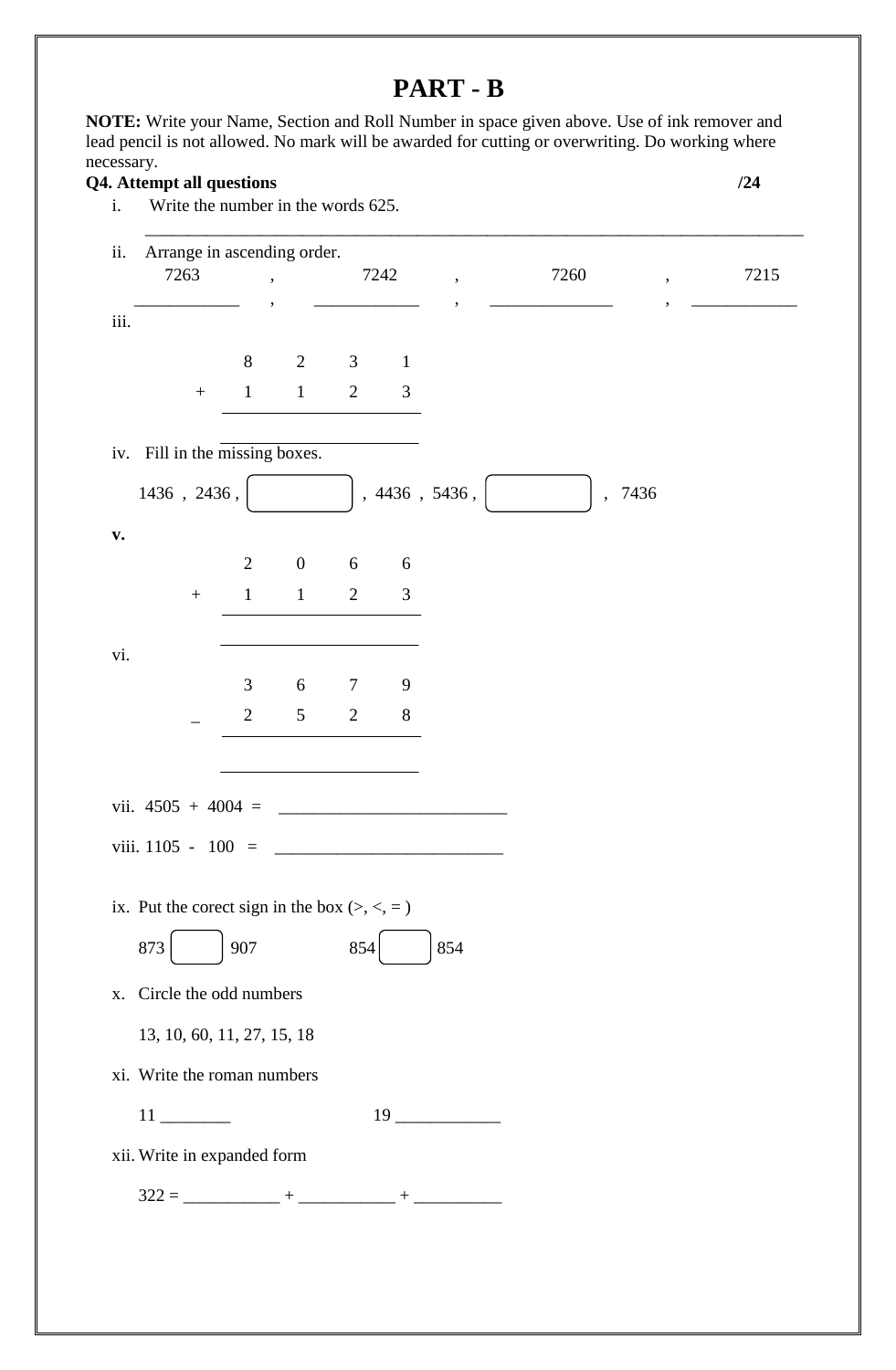

(c)There are 1325 boys and 2204 girls in school. How many students are there altogether?

a) Find the perimeter of the figure



 $Q7.$  (2+3)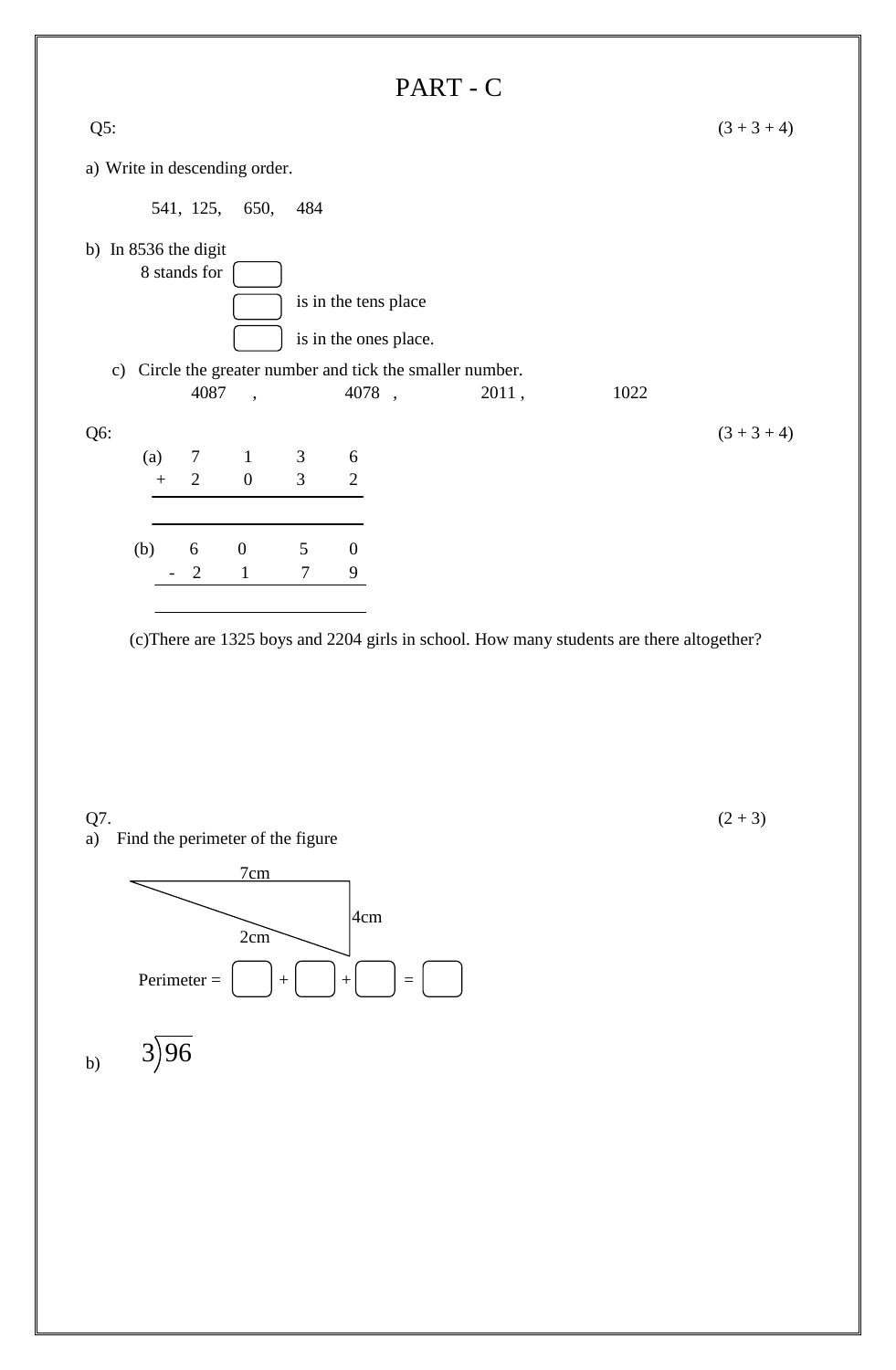# **MODEL PAPER FOR ADMISSION TO CLASS III**

# **English**

|            |                                                                                                                                | Time: 1 hour 30 Min                           |                                  |                                                                          | Marks: 75        |  |  |
|------------|--------------------------------------------------------------------------------------------------------------------------------|-----------------------------------------------|----------------------------------|--------------------------------------------------------------------------|------------------|--|--|
|            |                                                                                                                                |                                               |                                  | Q.1 Write a paragraph about 10 sentences on any of the following topics: | 10               |  |  |
|            |                                                                                                                                | i. My Favourite Cartoon ii. My Mother         |                                  |                                                                          |                  |  |  |
|            |                                                                                                                                | Q2.Use the following words in your sentences: |                                  |                                                                          | 8                |  |  |
|            |                                                                                                                                | angry drink hurt pretty                       |                                  |                                                                          |                  |  |  |
|            |                                                                                                                                |                                               |                                  | Q3. (a) Write these words in the correct column:                         | 6                |  |  |
|            |                                                                                                                                | gym garden rats scarecrow apron snake         |                                  |                                                                          |                  |  |  |
|            |                                                                                                                                | people                                        | places                           | things                                                                   |                  |  |  |
|            | (b)                                                                                                                            |                                               |                                  | Match the following words with their opposites:                          | 5                |  |  |
|            |                                                                                                                                | good                                          |                                  | sad                                                                      |                  |  |  |
|            |                                                                                                                                | polite                                        |                                  | bad                                                                      |                  |  |  |
|            |                                                                                                                                | happy                                         |                                  | rude                                                                     |                  |  |  |
|            | (c)                                                                                                                            | Use is am are:                                |                                  |                                                                          | 5                |  |  |
|            |                                                                                                                                |                                               |                                  | (i) The students _____________ helping the teacher.                      |                  |  |  |
|            |                                                                                                                                |                                               |                                  | (ii) Nobody ____________ allowed to enter the park.                      |                  |  |  |
|            |                                                                                                                                | (d) Write rhyming words:                      |                                  |                                                                          | 3                |  |  |
|            |                                                                                                                                |                                               | log _________ feed ________      |                                                                          |                  |  |  |
| Q.4        |                                                                                                                                |                                               |                                  | (a) Fill in the blanks using articles a an the:                          | $\mathbf{2}$     |  |  |
|            |                                                                                                                                | i. I saw                                      |                                  | elephant yesterday.                                                      |                  |  |  |
|            | ii. ___________________ boy in red shirt is my friend.                                                                         |                                               |                                  |                                                                          |                  |  |  |
|            |                                                                                                                                |                                               |                                  | (b) Write proper nouns for the given words:                              | $\boldsymbol{2}$ |  |  |
|            |                                                                                                                                |                                               |                                  |                                                                          |                  |  |  |
| Q.5        |                                                                                                                                | Choose the correct answer:                    |                                  |                                                                          | 8                |  |  |
|            |                                                                                                                                |                                               |                                  | After reading the given passage. (attached)                              |                  |  |  |
| Q.6        | (a) Underline the verbs in the following sentences:<br>i. The flowers are beautiful.<br>ii. My brother goes to school on time. |                                               |                                  |                                                                          |                  |  |  |
|            | (b) Make adjectives by adding -ful or -less, or -y:                                                                            |                                               |                                  |                                                                          |                  |  |  |
|            |                                                                                                                                |                                               | i. noise _____________________   | ii. pain ____________________                                            |                  |  |  |
|            |                                                                                                                                |                                               | iii. beauty ____________________ |                                                                          |                  |  |  |
|            |                                                                                                                                | (c) Write articles a an.                      |                                  |                                                                          | $\boldsymbol{2}$ |  |  |
|            |                                                                                                                                |                                               | 1. igloo ________________        |                                                                          |                  |  |  |
| Q.7<br>Q.8 |                                                                                                                                | <b>Dictation.</b><br><b>Reading</b>           |                                  |                                                                          | 8<br>5           |  |  |